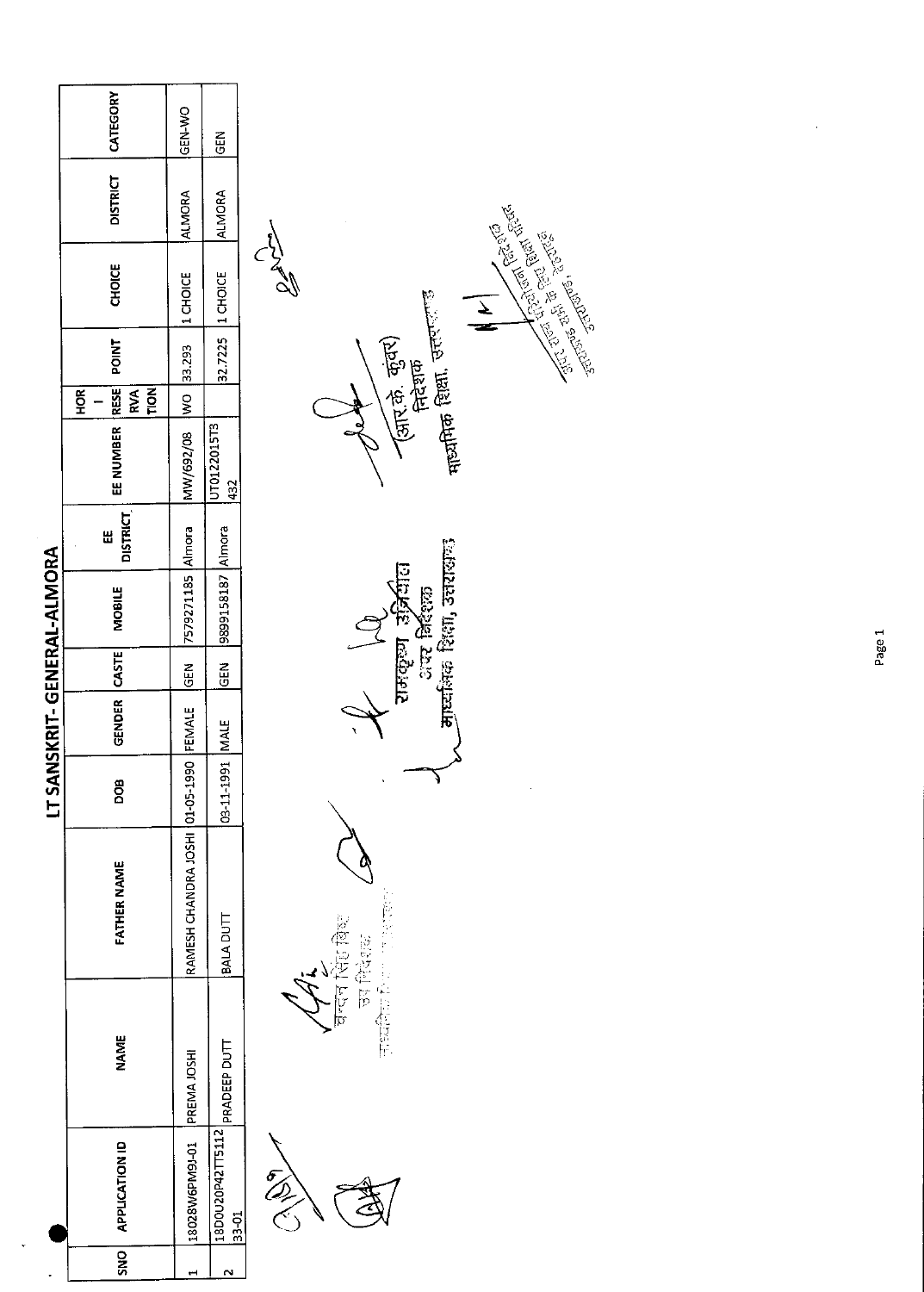|                                | CATEGORY                                              | GEN-WO                    |                                              |
|--------------------------------|-------------------------------------------------------|---------------------------|----------------------------------------------|
|                                | <b>DISTRICT</b>                                       | <b>BAGESHWAR</b>          |                                              |
|                                | CHOICE                                                | 1 CHOICE                  | <b>Property designations</b><br>$\mathbb{Z}$ |
|                                | <b>POINT</b>                                          | 33.0765                   | E CH<br>(आर.की. कुंवर)<br>सिदेशक             |
|                                | <b>RESE</b><br>HOR <sub>1</sub><br>RVA<br><b>FION</b> | $\frac{1}{2}$             |                                              |
|                                | EE NUMBER                                             |                           | मुल्लीक शिक्षा, उत्तराण्ण                    |
|                                | <b>DISTRICT</b><br>쁪                                  | Bageshwar 543/2014        |                                              |
|                                | <b>MOBILE</b>                                         | 9410774639                | माध्यमिक शिक्षा, उत्तराख्यात्<br>Jurquin Ab  |
|                                |                                                       | <b>GEN</b>                |                                              |
| LT SANSKRIT- GENERAL-BAGESHWAR | GENDER CASTE                                          | FEMALE                    |                                              |
|                                | OOB                                                   | 02-01-1991                |                                              |
|                                | <b>FATHER NAME</b>                                    | RAMESH CHANDRA<br>KANDPAL | لايم<br>موا                                  |
|                                | <b>NAME</b>                                           | RADHA KANDPAL             | ist<br>4                                     |
|                                | <b>APPLICATION ID</b>                                 | 184135K2R40-04            | <b>SAL</b>                                   |
|                                | <b>SNO</b>                                            | $\mathbf{r}$              |                                              |

 $\label{eq:1} \frac{1}{\sqrt{2}}\left(\frac{1}{2}\right)^{\frac{1}{2}}$ 

Page 1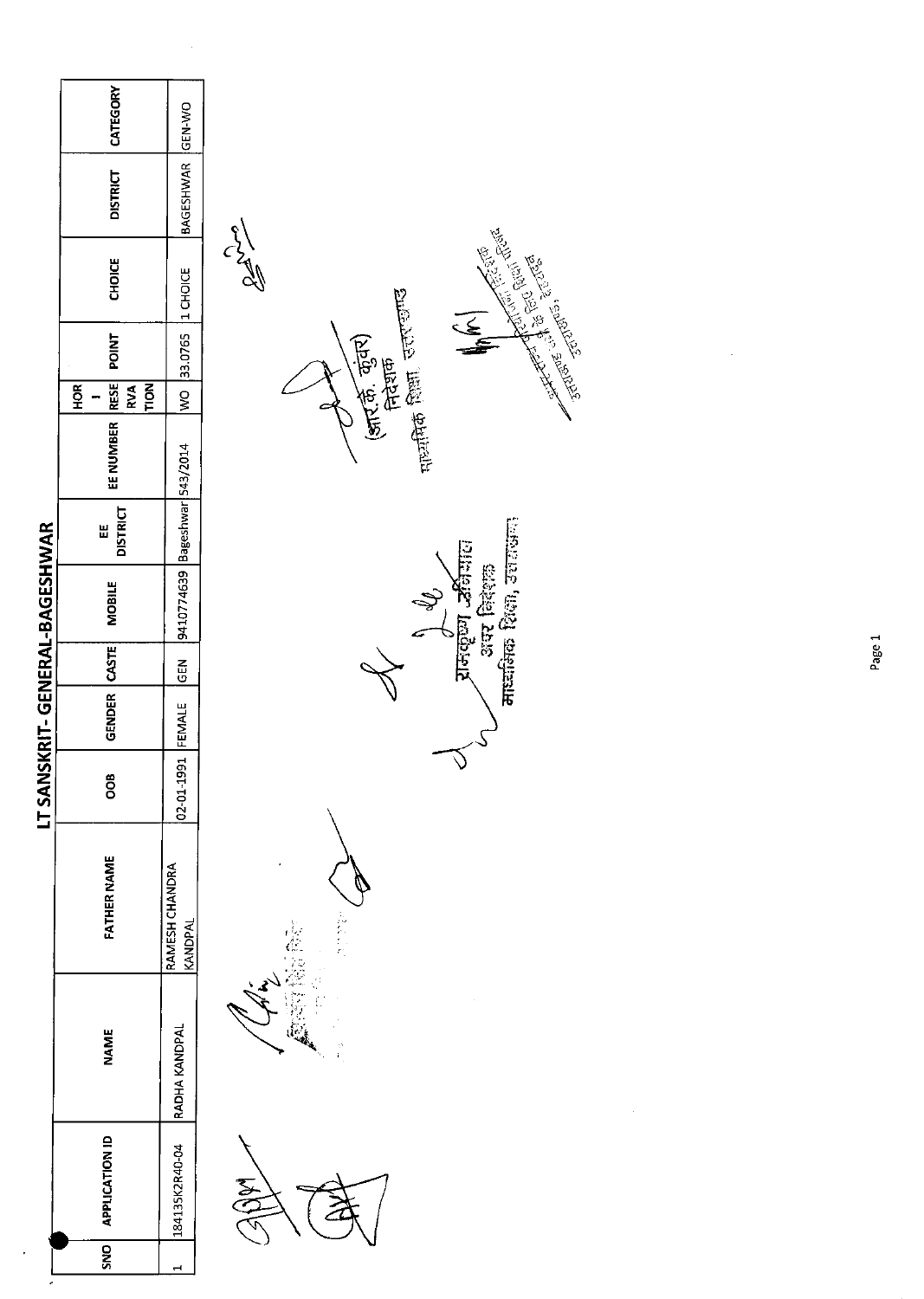| CATEGORY<br><b>GEN-WO</b><br>GEN-WO<br><b>SC-WO</b>                                                                           |                                                                                                                                  |
|-------------------------------------------------------------------------------------------------------------------------------|----------------------------------------------------------------------------------------------------------------------------------|
| <b>DISTRICT</b><br>NAINITAL<br>NAINITAL<br>NAINITAL                                                                           |                                                                                                                                  |
| <b>STAR</b><br><b>CHOICE</b><br>1 CHOICE<br>5 CHOICE<br>1 CHOICE                                                              |                                                                                                                                  |
| माध्यमिक शिक्षा, उत्तराणण्ड<br>(अमरके कुँवर)<br>निदेशक<br><b>POINT</b><br>32.6865<br>31.316<br>33.991                         | JRICE'S<br><b>Contract Contract Contract Contract Contract Contract Contract Contract Contract Contract Contract Contract Co</b> |
| <b>RESE</b><br><b>NONL</b><br>H <sub>OR</sub><br><b>RVA</b><br>DE,<br>$\frac{1}{3}$<br>$\frac{1}{2}$<br>$\frac{1}{2}$         |                                                                                                                                  |
| EE NUMBER<br>UA231201859<br>W/3366/14<br>40/236/13<br>ᅷ                                                                       |                                                                                                                                  |
| <b>DISTRICT</b><br>Udham S<br>Nainital<br>Ш<br>Nagar                                                                          |                                                                                                                                  |
| areztara Rom, sarawa<br>7500341224 Almora<br>अंस प्रिर्शक<br><b>THREE SETS</b><br>7500899295<br>8279749733<br><b>MOBILE</b>   |                                                                                                                                  |
| CASTE<br><b>GEN</b><br>군<br>0<br>ပ္ပ                                                                                          |                                                                                                                                  |
| NSKRIT- GENERAL-NAINITAL<br>GENDER<br>FEMALE<br>FEMALE<br>FEMALE                                                              |                                                                                                                                  |
| 30-06-1988<br>LT SAI<br><b>BOO</b>                                                                                            |                                                                                                                                  |
| GANESH SINGH KIRAULA 14-07-1985<br>BASANT KUMAR TRIPATHI 16-04-1994<br><b>FATHER NAME</b><br>RAMAUTAR                         |                                                                                                                                  |
| माध्यमिक शिक्षा, उत्तराखण्ड,<br>चन्दन सिंह बिष्ट<br><b>Becker</b><br>KRISHNA PRIYA TRIPATHI<br>VANDANA KIRAULA<br><b>NAME</b> |                                                                                                                                  |
| 18509432U312A1S8-SUMAN<br><b>APPLICATION ID</b><br>18K61346VW3-07<br>18T16K03342-07<br>$\mathbf{S}$                           |                                                                                                                                  |
| <b>SNO</b><br>$\sim$<br>m<br>1                                                                                                |                                                                                                                                  |

Page 1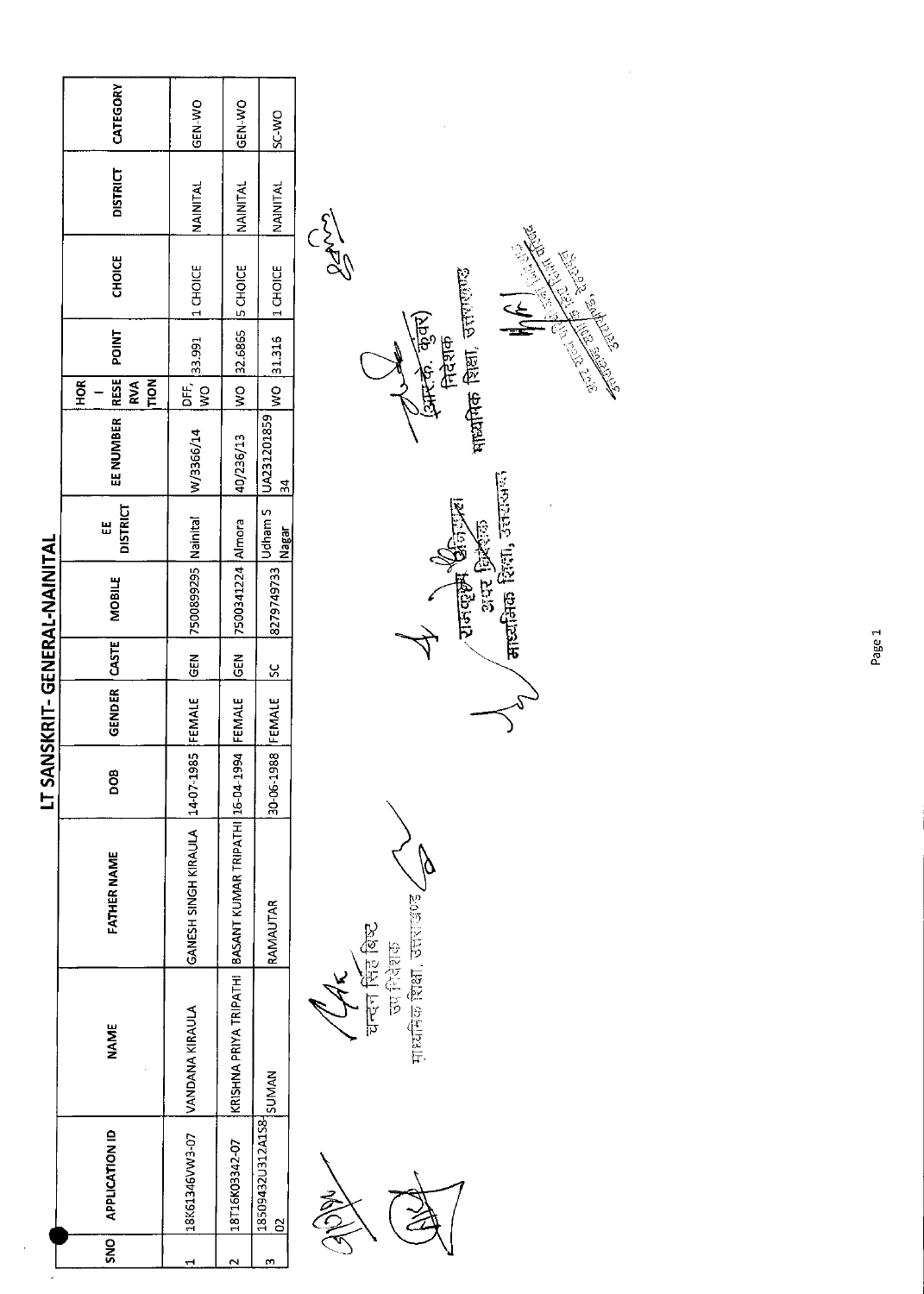|                                         | CATEGORY                                           | Ğ                         |                                                                                                    |
|-----------------------------------------|----------------------------------------------------|---------------------------|----------------------------------------------------------------------------------------------------|
|                                         | <b>DISTRICT</b>                                    | CHAMOLI                   | $\frac{5}{\sqrt{2}}$                                                                               |
|                                         | <b>CHOICE</b>                                      | 1 CHOICE                  | माध्यमिक शिक्षा, उत्तराखण्ड<br>Jennes Maria<br>$\sum_{i=1}^{n}$                                    |
|                                         | <b>POINT</b>                                       | 33.243                    | ( 1554-1591)<br>निदेशक<br><b>1975-00-00</b>                                                        |
|                                         | RESE <br>$\overline{5}$<br>HOR <sup>T</sup><br>RVA |                           |                                                                                                    |
|                                         | EE NUMBER                                          | UA031201642<br> 8         |                                                                                                    |
|                                         | <b>DISTRICT</b><br>W                               |                           | ापर निर्देशक                                                                                       |
|                                         | <b>MOBILE</b>                                      | 8958856980 Chamoli        | माध्यमिक शिक्षा, उत्तराजाण्ड<br>य काक्कृष्ण जी<br>रामकृष्ण जी                                      |
|                                         |                                                    | $rac{1}{2}$               |                                                                                                    |
| NSKRIT-GENERAL-CHAMOLI<br><b>LT SAI</b> | GENDER CASTE                                       |                           |                                                                                                    |
|                                         | DOB                                                | 05-01-1986 MALE           |                                                                                                    |
|                                         | <b>FATHER NAME</b>                                 | PADAMA DUTT               | 1459 豆蔻 6年53年<br>$\begin{bmatrix} 1 & 1 \\ 1 & 1 \\ 1 & 1 \\ 1 & 1 \end{bmatrix}$<br>C<br>SS<br>SS |
|                                         | <b>NAME</b>                                        | GIRISH CHANDRA            | दन्दन्                                                                                             |
|                                         | <b>APPLICATION ID</b>                              | 182261U1804CAG3<br>$0-05$ | $\frac{1}{2}$                                                                                      |
| $\lambda$                               | <b>ONS</b>                                         | $\mathbf{r}$              |                                                                                                    |

Page 1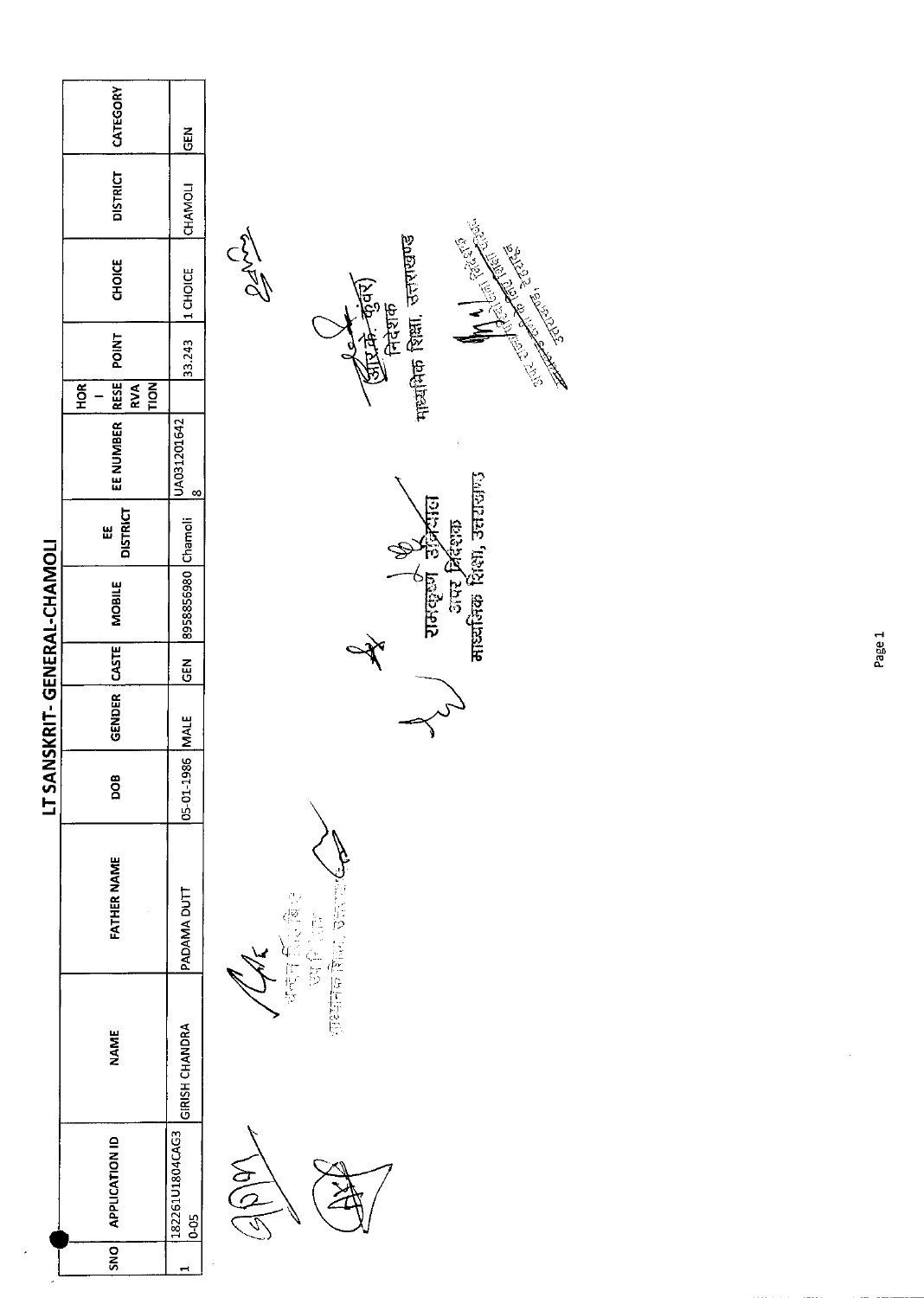|                            | CATEGORY                                        |                                                  |                                                                                                |
|----------------------------|-------------------------------------------------|--------------------------------------------------|------------------------------------------------------------------------------------------------|
|                            |                                                 | GEN-OBC                                          |                                                                                                |
|                            | <b>DISTRICT</b>                                 | PAURI                                            |                                                                                                |
|                            | <b>CHOICE</b>                                   | 2 CHOICE                                         | manta fean actuano<br>CIVEY<br><b>CONTROLLER SCRIPTION</b><br>स्त्रीर से जुंदार)<br>- निर्देशक |
|                            | <b>POINT</b>                                    | 33.1445                                          |                                                                                                |
|                            | <b>RESE</b><br><b>POLI</b><br>HOR<br><b>RVA</b> |                                                  |                                                                                                |
|                            | EE NUMBER                                       | UA211201784<br>LŊ,                               |                                                                                                |
|                            | <b>DISTRICT</b><br>出                            | Tehri                                            | ster fekt                                                                                      |
| LT SANSKRIT- GENERAL-PAURI | <b>MOBILE</b>                                   | 8130089513                                       | $\frac{\sqrt{\epsilon}}{2145$ द्युरेण उन्निन्नु<br>साध्यालक                                    |
|                            |                                                 | OBC                                              |                                                                                                |
|                            | GENDER CASTE                                    | <b>NALE</b>                                      |                                                                                                |
|                            | DOB                                             | 08-10-1993                                       |                                                                                                |
|                            | FATHER NAME                                     | BHAJRAM SEMWAL                                   |                                                                                                |
|                            | <b>NAME</b>                                     | SEMWAL                                           | 12000000                                                                                       |
|                            | <b>APPLICATION ID</b>                           | 18V2U58A0211147S-VISHNU PRASAD<br>$\overline{3}$ | ر<br>م                                                                                         |
| $\lambda$                  | SN <sub>O</sub>                                 | 렌                                                |                                                                                                |

т.

 $\mathbf{r}$ 

## Page 1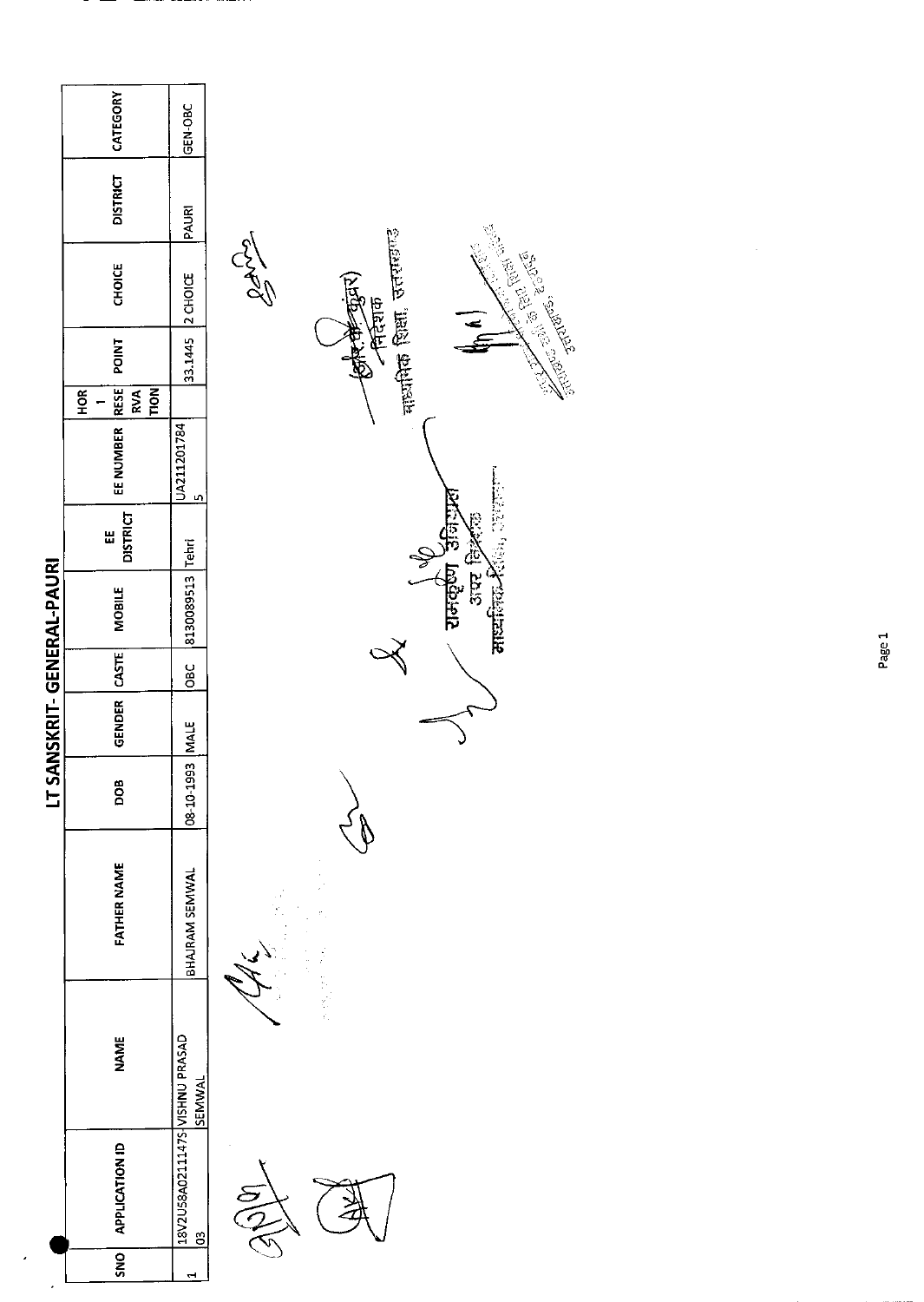|                          | CATEGORY                                       |                          | GEN-WO                              |                                          |                                                    |
|--------------------------|------------------------------------------------|--------------------------|-------------------------------------|------------------------------------------|----------------------------------------------------|
|                          |                                                | $\frac{2}{5}$            |                                     | ပ္တ                                      |                                                    |
|                          | <b>DISTRICT</b>                                | PITHORAGARH              |                                     | PITHORAGARH                              | <b>Contraction Inc.</b>                            |
|                          | <b>CHOICE</b>                                  | S CHOICE                 | 10 CHOICE PITHORAGARH               | 1 CHOICE                                 | $25 - 30$<br>गायमिक शिक्षा, उत्तराखण्ड<br>ัล<br>ดู |
|                          | POINT                                          | 32.6825                  | 32 4945                             | 32.081                                   | (आर.के. कुंवर)<br>निदेशक                           |
|                          | RESE<br><b>TION</b><br>HOR <sub>I</sub><br>RVA |                          | $\frac{1}{2}$                       |                                          |                                                    |
|                          | EE NUMBER                                      | UA211201885<br>8         | UA152201483<br>88                   | Pithoragar UA141201743<br>$\overline{8}$ |                                                    |
|                          | <b>DISTRICT</b><br>Ш                           |                          | Pauri                               |                                          |                                                    |
| KRIT-GENERAL-PITHORAGARH | <b>MOBILE</b>                                  | 7830319321 Tehri         | 9456521035                          | 7351984493                               | राज्यकरण के अन्निर्वाध                             |
|                          |                                                | M3                       | <b>GEN</b>                          | SC                                       |                                                    |
|                          | GENDER CASTE                                   | <b>IMALE</b>             | FEMALE                              |                                          |                                                    |
| LT SANS                  | 8OQ                                            | 19-12-1990               | 15-07-1991                          | 09-03-1992 MALE                          |                                                    |
|                          | <b>FATHER NAME</b>                             | CHIRANJI LAL SUYAL       | BIRENDRA SINGH TOMAR                | PURAN RAM                                |                                                    |
|                          | <b>NAME</b>                                    | NAVEEN SUYAL             | <b>SEEMA</b>                        | <b>SONU KUMAR</b>                        |                                                    |
|                          | <b>APPLICATION ID</b>                          | 181A21U1S9N8250<br>83-03 | 182A3S1S4102888U-<br>$\overline{C}$ | 1804407K3201S1A1<br>$\frac{1}{2}$        | $\frac{1}{2}$                                      |
|                          | <b>SNO</b>                                     |                          |                                     | m                                        |                                                    |

 $\frac{1}{\sqrt{2}}$ 

------



л.

 $\bar{z}$ 

 $\overline{a}$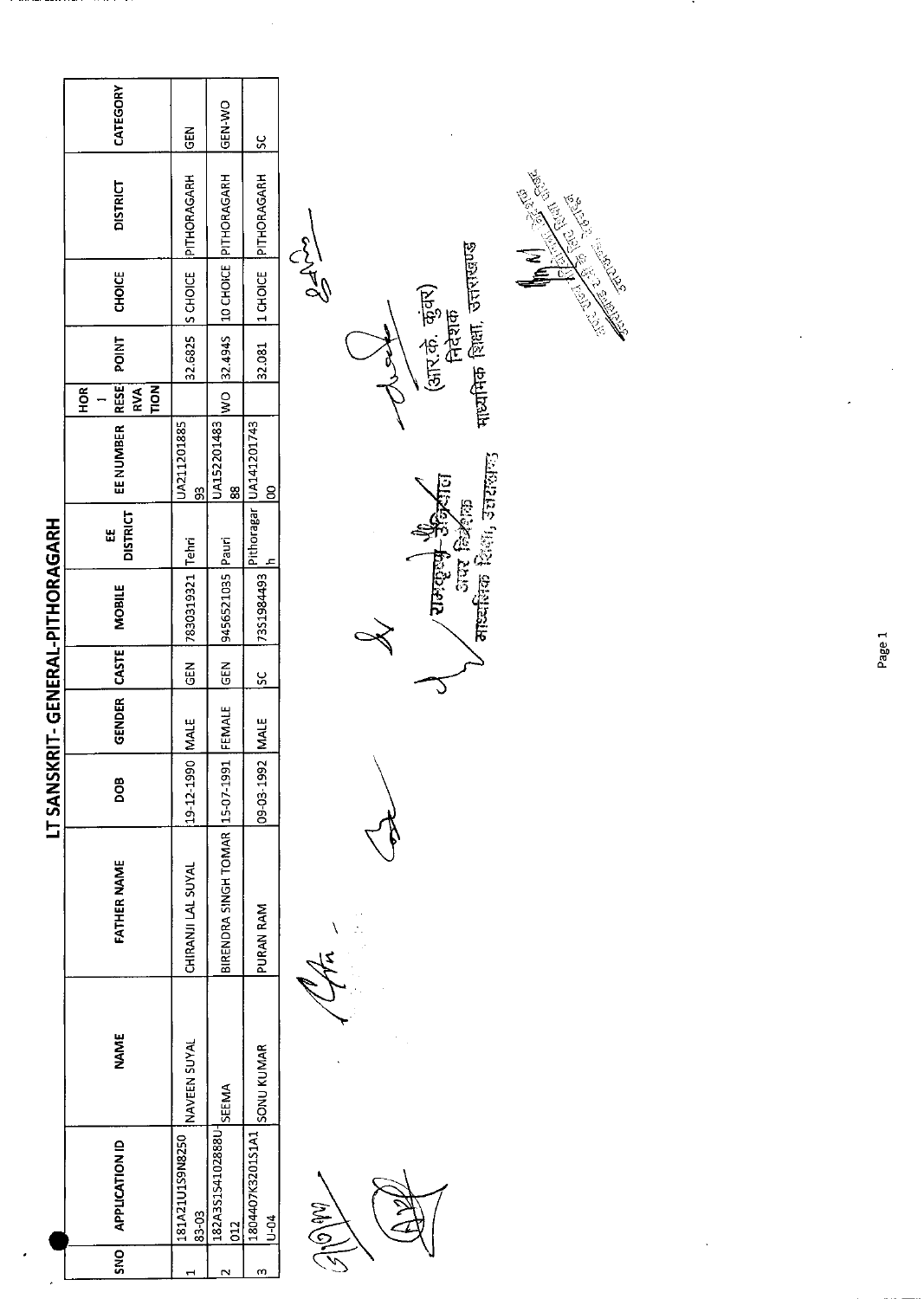|                                 | CATEGORY                                                     | GEN                         |                                                                                   |
|---------------------------------|--------------------------------------------------------------|-----------------------------|-----------------------------------------------------------------------------------|
|                                 | <b>DISTRICT</b>                                              | RUDRAPRAYAG                 | <b>Contract Contract Street Report</b>                                            |
|                                 | CHOICE                                                       | 2 CHOICE                    | माध्यमिक शिक्षा, उत्तराखण्ड<br>$\frac{1}{2}$<br>N N                               |
|                                 | <b>POINT</b>                                                 | 33.0055                     | (बार् के. कुंवर)<br>निदेशक                                                        |
|                                 | RESE<br><b>TION</b><br>$\overline{\mathbf{R}}$<br><b>HOR</b> |                             |                                                                                   |
|                                 | EE NUMBER                                                    | 3496                        |                                                                                   |
|                                 | <b>DISTRICT</b><br>Ш                                         |                             |                                                                                   |
| LT SANSKRIT-GENERAL-RUDRAPRAYAG | MOBILE                                                       | 9756497226 Pauri            | पालकार जिल्ला के साथ करने हैं।<br>जब्द निरंशल काली<br>बाह्यसिंह शिक्षा, उत्तरालाण |
|                                 |                                                              | <b>GEN</b>                  |                                                                                   |
|                                 | GENDER CASTE                                                 |                             |                                                                                   |
|                                 | DOB                                                          | 04-12-1981 MALE             |                                                                                   |
|                                 | <b>FATHER NAME</b>                                           | BHAGESHWAR PRASAD<br>BAURAI |                                                                                   |
|                                 | <b>NAME</b>                                                  | SUNIL DUTT BAURAI           |                                                                                   |
|                                 | <b>APPLICATION ID</b>                                        | 18953B64-03                 | <b>SAR</b>                                                                        |
|                                 | <b>ONS</b>                                                   | ↤                           |                                                                                   |

 $\frac{1}{2}$